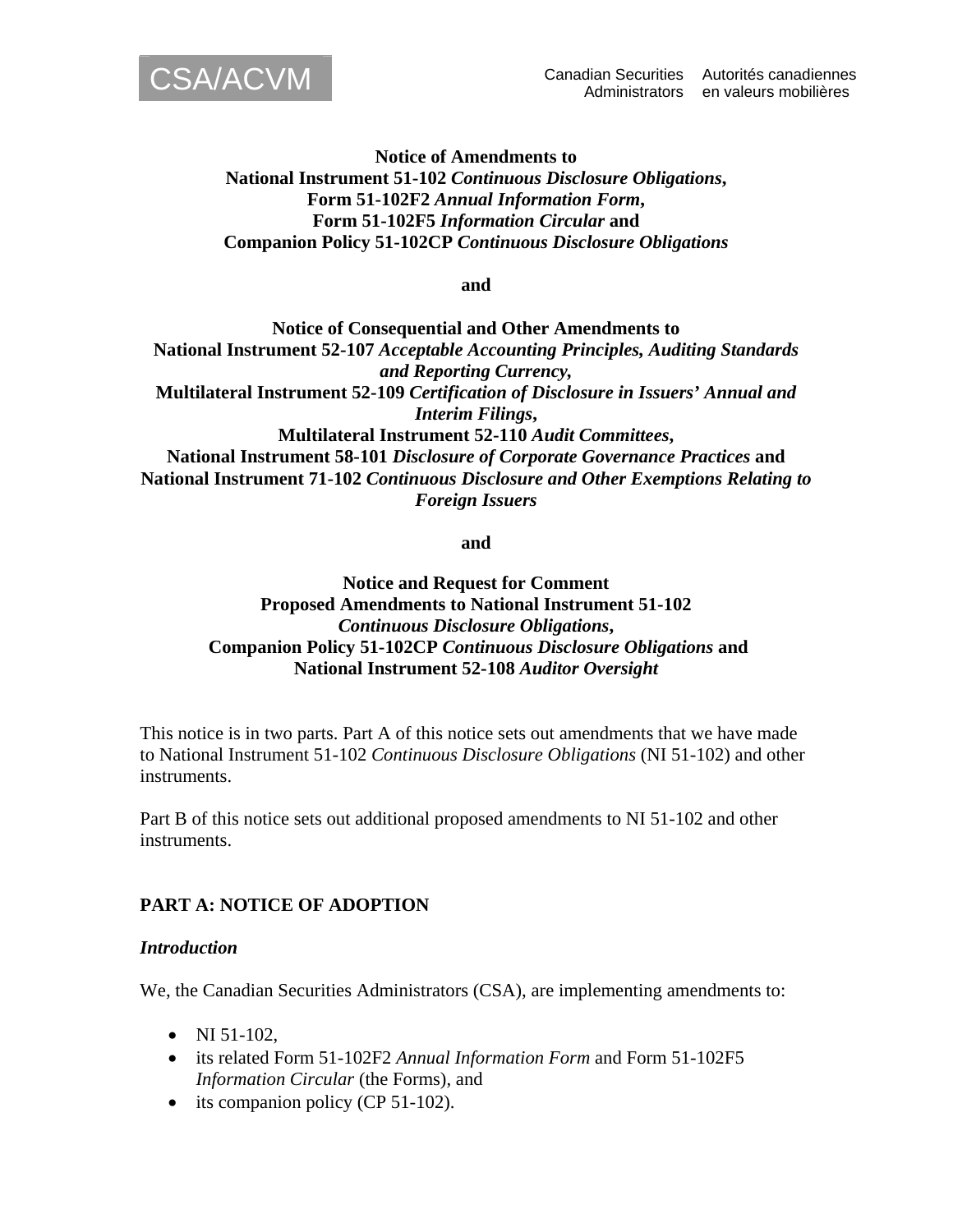The text of these amendments is set out in Appendices C to F.

We are also implementing consequential and other amendments to:

- National Instrument 52-107 *Acceptable Accounting Principles, Auditing Standards and Reporting Currency* (NI 52-107),
- Multilateral Instrument 52-109 *Certification of Disclosure in Issuers' Annual and Interim Filings* (NI 52-109),
- Multilateral Instrument 52-110 *Audit Committees* (MI 52-110),
- National Instrument 58-101 *Disclosure of Corporate Governance Practices* (NI 58-101) and
- National Instrument 71-102 *Continuous Disclosure and Other Exemptions Relating to Foreign Issuers* (NI 71-102).

The text of these amendments is set out in Appendices G to K.

The amendments have been made or are expected to be made by each member of the CSA.

In Ontario, the amendments to NI 51-102 and the Forms (together, the Rules) and the consequential and other amendments set out in Appendices G to K have been made. Also, in Ontario, the amendments to CP 51-102 have been adopted. The amendments to the Rules, the consequential and other amendments, and other required materials were delivered to the Minister of Government Services on October 12, 2007. If the Minister does not approve or reject the amendments to the Rules and the consequential and other amendments or return them for further consideration, they will come into force on December 31, 2007.

In Québec, the national and multilateral instruments described above are regulations made under section 331.1 of the Quebec Securities Act and the amendments to the instruments must be approved, with or without amendment, by the Minister of Finance. The amendments to the instruments will come into force on the date of their publication in the Gazette officielle du Québec or on any later date specified in the regulation. They must also be published in the Bulletin.

In Alberta, the consequential amendments set out in Appendices H, I and J require Ministerial approval. Subject to receipt of Ministerial approval, those consequential amendments will come into force on December 31, 2007. The Alberta Securities Commission will issue a separate notice advising of whether the Minister has approved or rejected the consequential amendments.

Provided all necessary ministerial approvals are obtained, the amendments will come into force on December 31, 2007. The amendments to CP 51-102 will come into effect at the same time as the amendments to NI 51-102.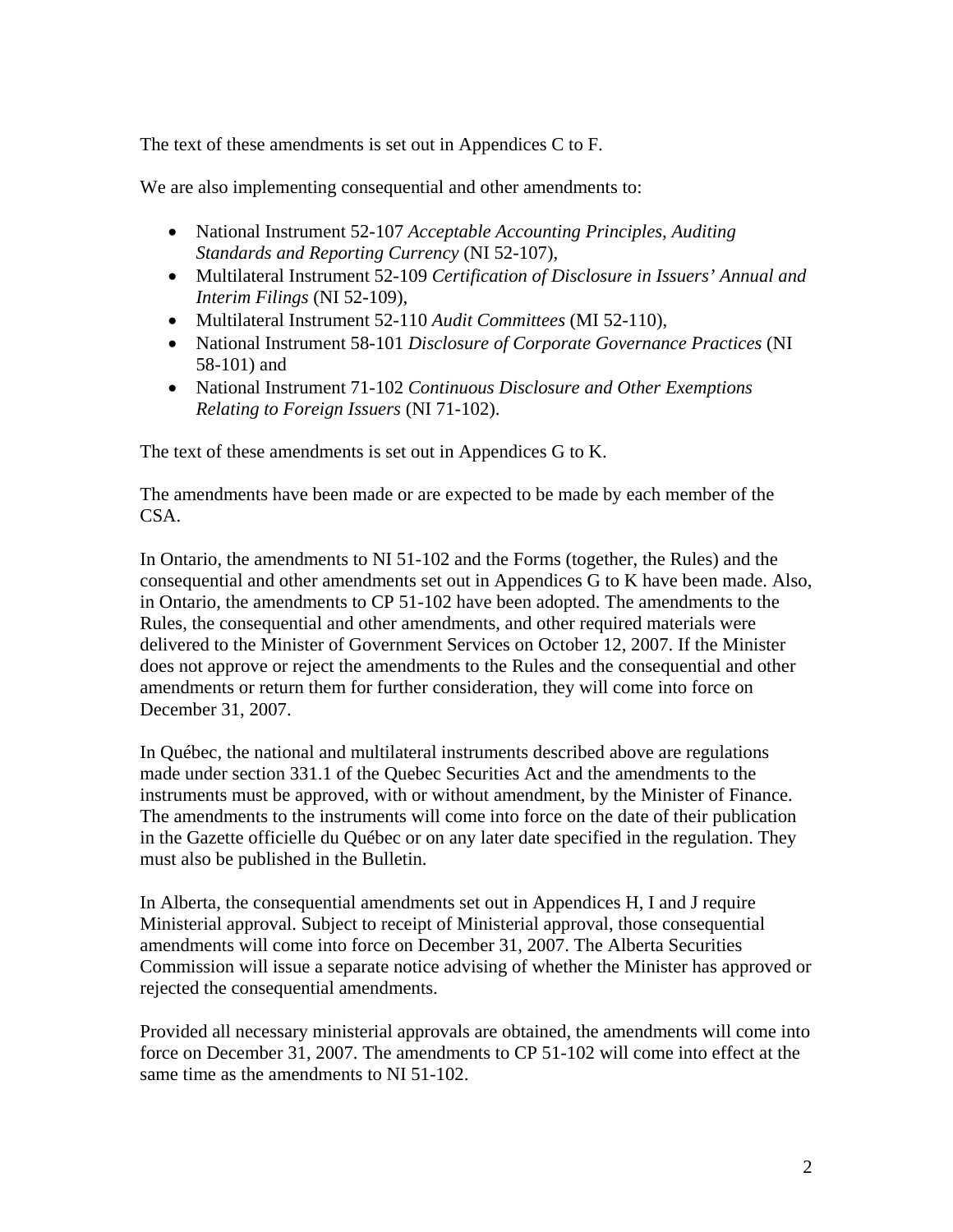# *Substance and Purpose*

The amendments to the instruments that we are adopting will:

- reduce the requirement for issuers to disclose cease trade orders and similar orders issued against companies that the directors, executive officers and significant shareholders of the issuer were involved with.
- update some provisions in the instruments, including
	- revising the definition of *venture issuer* to reflect the change of name of OFEX to the PLUS markets.
	- revising the definition of *approved rating organization* to reflect the change of name of Dominion Bond Rating Service Limited to DBRS Limited.
	- repealing the definition of *investment fund* and *non-redeemable investment fund* since each jurisdiction has adopted or is expected to adopt harmonized definitions of investment fund and non-redeemable investment fund in their local securities legislation.
- clarify some provisions in the instruments, including:
	- clarifying the prospectus-level disclosure required in certain continuous disclosure documents for reverse take-overs, significant acquisitions and restructuring transactions.
	- clarifying what information an issuer needs to include in an annual information form if that issuer is not required to send an information circular to any of its shareholders.
	- making other drafting and "house keeping" changes.

To the extent that these amendments were made to NI 51-102 and the Forms, consequential amendments were also made to other CSA instruments having similar provisions.

The amendments to CP 51-102 will give guidance on the interpretation of:

- the terms chief executive officer and chief financial officer.
- section 14.2 of Form 51-102F5 regarding the prospectus-level disclosure required in certain continuous disclosure documents for significant acquisitions and restructuring transactions.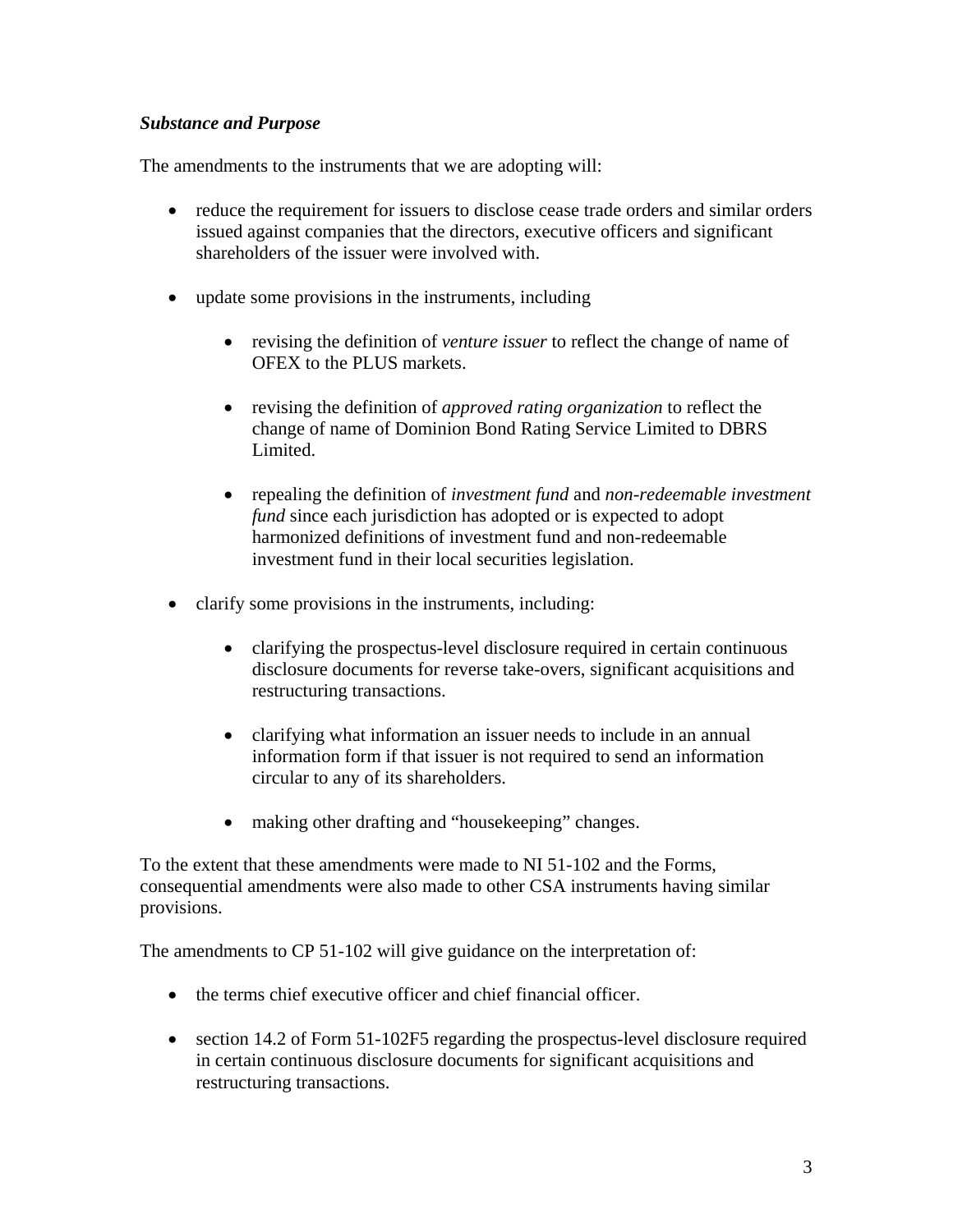# *Background*

We published the amendments for comment on March 29, 2007 together with the proposed amendments relating to executive compensation. The comment period expired on June 30, 2007.

The CSA will be publishing a notice on the proposed executive compensation amendments at a later date.

# *Summary of Written Comments Received by the CSA*

We received submissions from 15 commenters on the proposed amendments. We have considered the comments received and thank all the commenters. The names of the 15 commenters and a summary of the comments on the proposed amendments, together with our responses, are in Appendix B to this notice.

After considering the comments, we have decided not to proceed with certain proposed amendments.

We also made changes to other proposed amendments and decided to make additional amendments. However, as these changes are not material, we are not republishing the amendments for a further comment period.

# *Summary of Changes to the Proposed Amendments*

See Appendix A for a summary of the changes made to the amendments as originally published.

# **PART B: NOTICE AND REQUEST FOR COMMENT**

#### **Introduction**

The CSA is also publishing for comment proposed amendments to the proxy solicitation and information circular provisions of NI 51-102 and CP 51-102.

# **Background**

In 2001, amendments to the *Canada Business Corporations Act* (CBCA) relaxed the rules relating to proxy solicitation. Similar amendments to the *Business Corporations Act* (Ontario)(OBCA) came into force in 2007. Among these corporate law reforms, a dissident shareholder may solicit proxies without preparing and sending an information circular to shareholders if the solicitation is, in the prescribed circumstances, conveyed by public broadcast, speech or publication.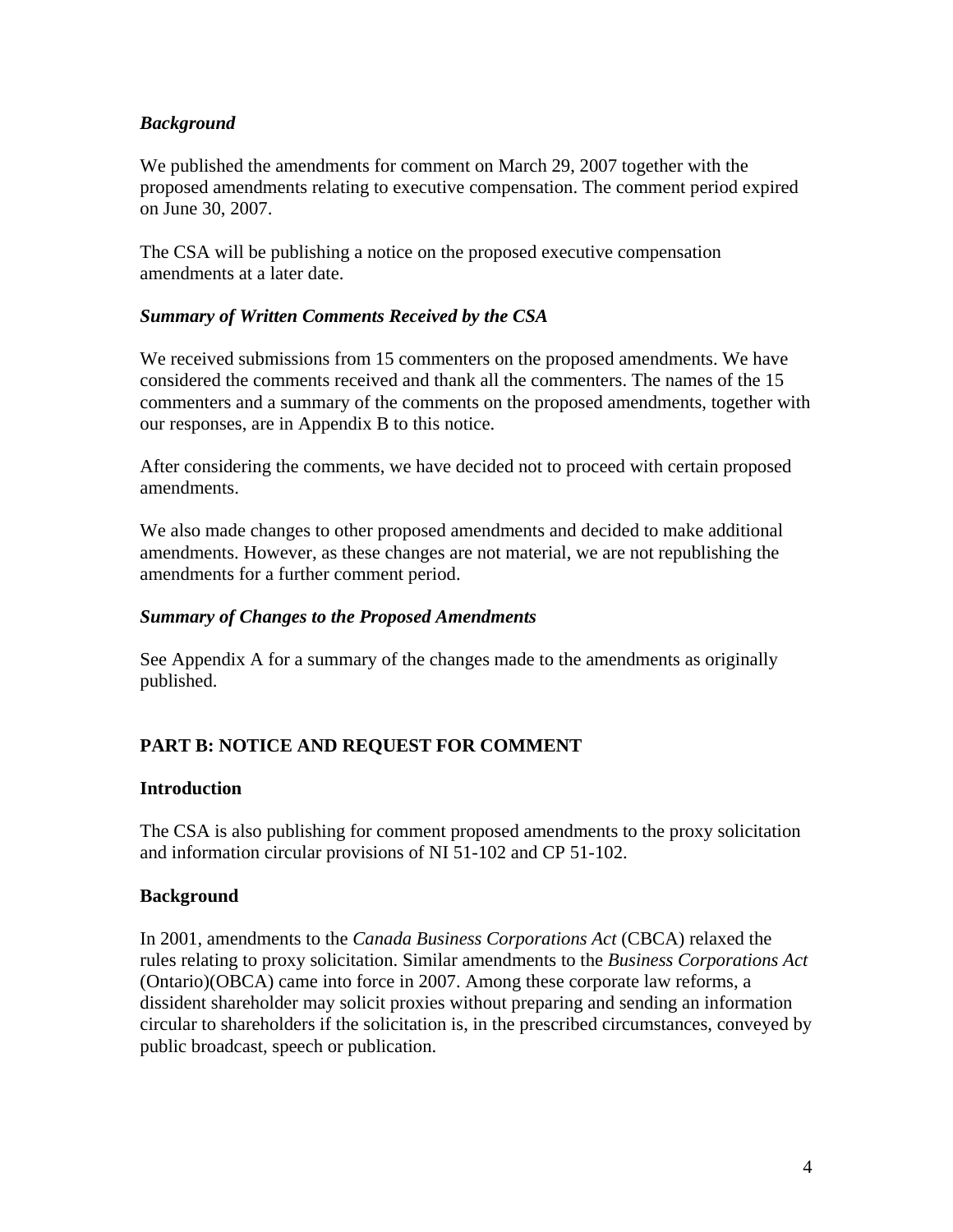However, even though this corporate legislation provides exemptions for these types of solicitations, dissident shareholders of reporting issuers governed by that legislation are unable to take advantage of the exemptions because there is no corresponding exemption from the proxy solicitation and information circular provisions of NI 51-102.

### **Substance and Purpose and Summary of the Proposed Amendments**

The amendments we are publishing for comment would:

- add a new exemption from the information circular requirements in NI 51-102 for certain proxy solicitations conveyed by public broadcast, speech or publication.
- provide guidance in CP 51-102 on what constitutes a public solicitation.
- revise the existing exemption in section 9.5 of NI 51-102 so that it applies to a person or company that solicits proxies, not just reporting issuers.

The text of these amendments is set out in Appendix L and M.

The policy rationale for these amendments is that if corporate law has evolved to increase shareholder rights, then securities legislation should not prevent shareholders from exercising these rights.

#### *Solicitations by public broadcast, speech or publication*

The proposed exemption from the information circular requirements for certain proxy solicitations conveyed by public broadcast, speech or publication generally corresponds to the exemption in subsection 150(1.2) of the CBCA, subsection 112(1.2) of the OBCA and the regulations under those statutes. In order to have the benefit of the exemption, a dissident shareholder must:

- include certain information in the solicitation, and
- file the information with securities regulators before soliciting proxies.

Since the proposed exemption will only apply if the solicitation is public, the proposed amendment to CP 51-102 gives guidance on how a solicitation will be considered to be public if it is disseminated in a manner calculated to effectively reach the marketplace.

Furthermore, the proposed exemption will not apply to a person or company that is proposing a significant acquisition or restructuring transaction under which securities of the person or company are to be changed, exchanged, issued or distributed unless the person or company has filed certain information with securities regulators for posting on www.sedar.com.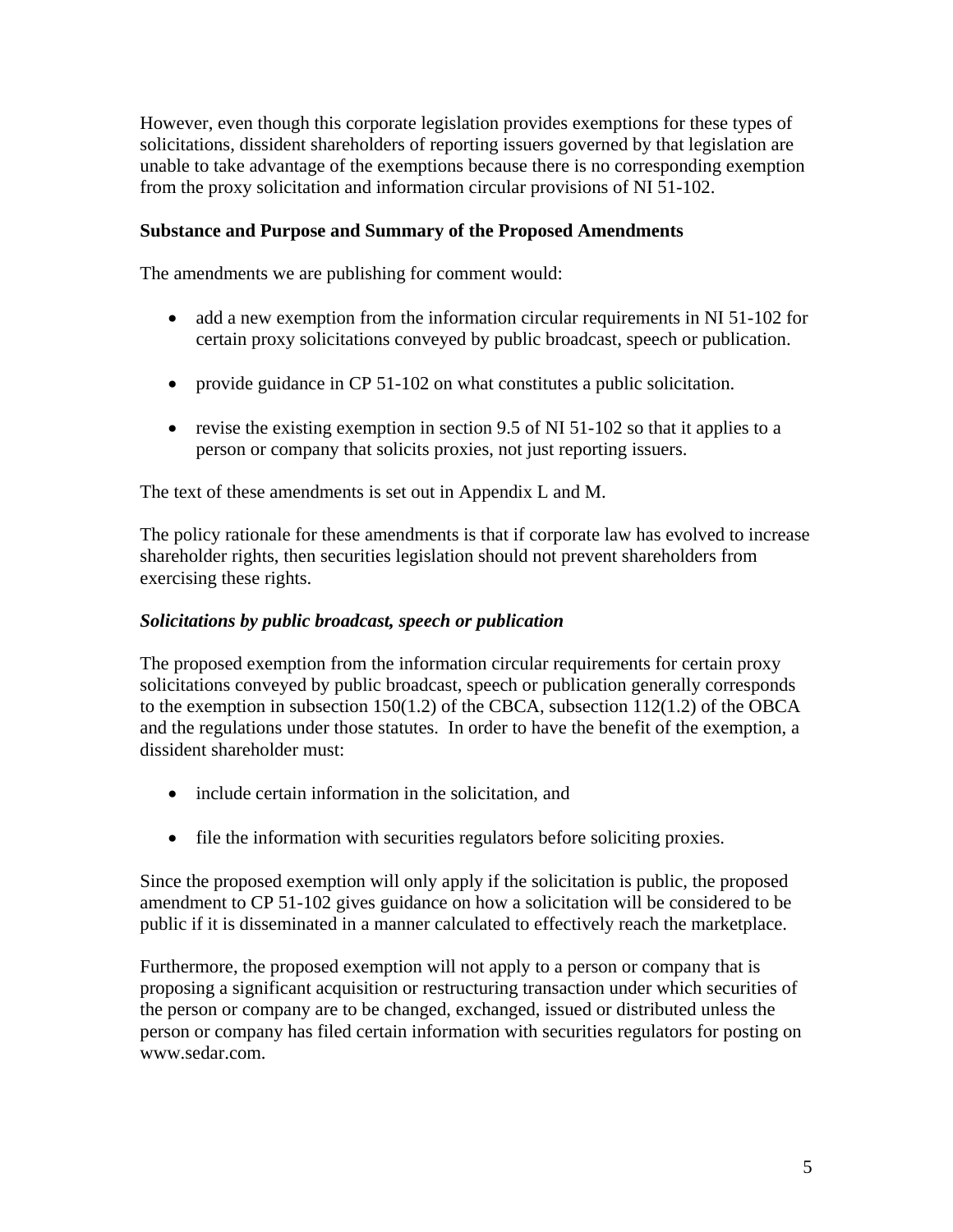Similarly, the proposed exemption will not apply to a person or company that is proposing a nominee for election as a director of the reporting issuer unless the person or company has filed certain information about the proposed nominee with securities regulators for posting on www.sedar.com.

### *Compliance with substantially similar requirements*

Section 9.5 of NI 51-102 currently exempts any reporting issuer from the proxy solicitation and information circular provisions of NI 51-102 where it is complying with substantially similar requirements under the laws of the jurisdiction under which it is incorporated, organized or continued. The proposed revised version of section 9.5 would extend the exemption to a person or company that solicits proxies and complies with substantially similar requirements of the laws under which the relevant reporting issuer is incorporated, organized or continued.

#### **Alternatives considered**

Instead of proposing the amendments, we considered issuing a notice indicating that we would be willing to grant relief to dissident shareholders of CBCA and OBCA corporations that wanted to solicit proxies by public broadcast, speech or publication. However, we believe that dissident shareholders should not have to incur the costs and time delays of filing an application for exemptive relief in order to have the benefit of an exemption that is available to them under corporate law.

# **Anticipated costs and benefits**

The proposed amendments will permit securityholders to solicit proxies by public means, including a speech or broadcast, through a newspaper advertisement, or over the Internet. This will allow securityholders and their representatives a greater level of participation in decision-making at annual and special meetings of securityholders. The proposed amendments will allow securityholders to engage in these activities without incurring substantial financial costs by having to mail formal proxy requests and information circulars to all securityholders.

The proposed amendments will not impose any additional obligations or costs on reporting issuers.

# **Unpublished materials**

In proposing these amendments to NI 51-102 and CP 51-102, we have not relied on any significant unpublished study, report or other written materials.

#### **Local amendments**

We also propose to: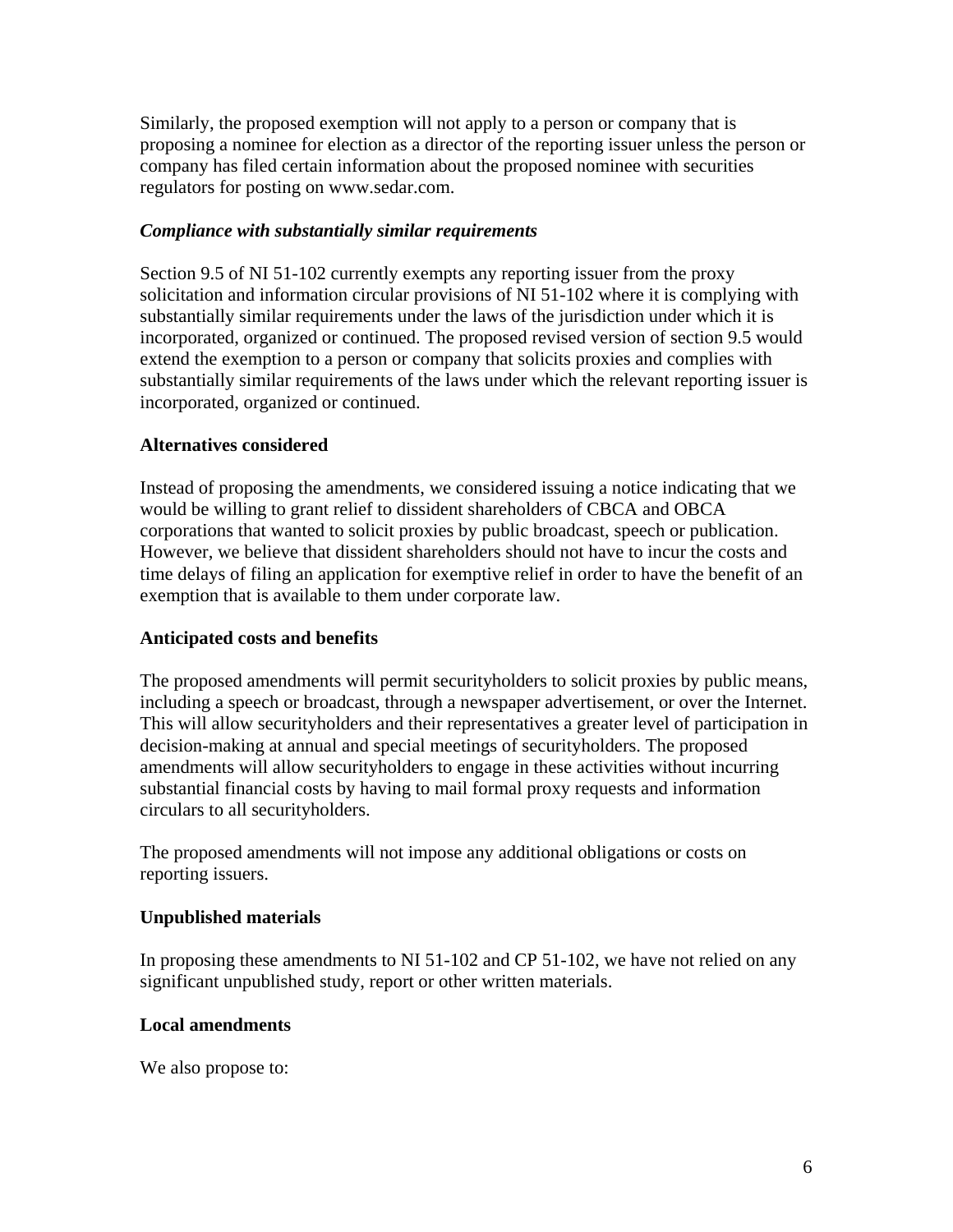- amend subsection 4.11(8) of NI 51-102 so that it will apply in Alberta and Manitoba.
- amend National Instrument 52-108 *Auditor Oversight* (NI 52-108) so that section 2.1 and Part 3 of that instrument will apply in Alberta, British Columbia and Manitoba.

The text of these amendments appears in section 2 of Appendix L and in Appendix N.

The amendments to subsection 4.11(8) of NI 51-102 are required to be published for comment in Alberta and Manitoba, but not in the other jurisdictions. Similarly, the amendments to NI 52-108 are required to be published for comment in Alberta, British Columbia and Manitoba, but not in the other jurisdictions. However, the other members of the CSA intend to make the same amendments so that the text of NI 51-102 and NI 52- 108 will be the same in each jurisdiction.

# **Comments on Part B of the Notice**

We request your comments on the proposed amendments outlined above. Please provide your comments by January 11, 2008. Please address your submissions to all of the CSA member commissions.

Please deliver your comments to the addresses below. Your comments will be distributed to the other participating CSA members.

John Stevenson, Secretary Ontario Securities Commission 20 Queen Street West Suite 1900, Box 55 Toronto, Ontario M5H 3S8 Fax: (416) 593-2318 E-mail: jstevenson@osc.gov.on.ca

Anne-Marie Beaudoin, Secrétaire Autorité des marchés financiers 800, square Victoria, 22<sup>e</sup> étage C.P. 246, Tour de la Bourse Montréal, Québec H4Z 1G3 Fax: (514) 864-6381 E-mail: consultation-en-cours@lautorite.qc.ca

If you do not submit your comments by e-mail, a diskette or CD-ROM containing the submissions in Word should also be provided.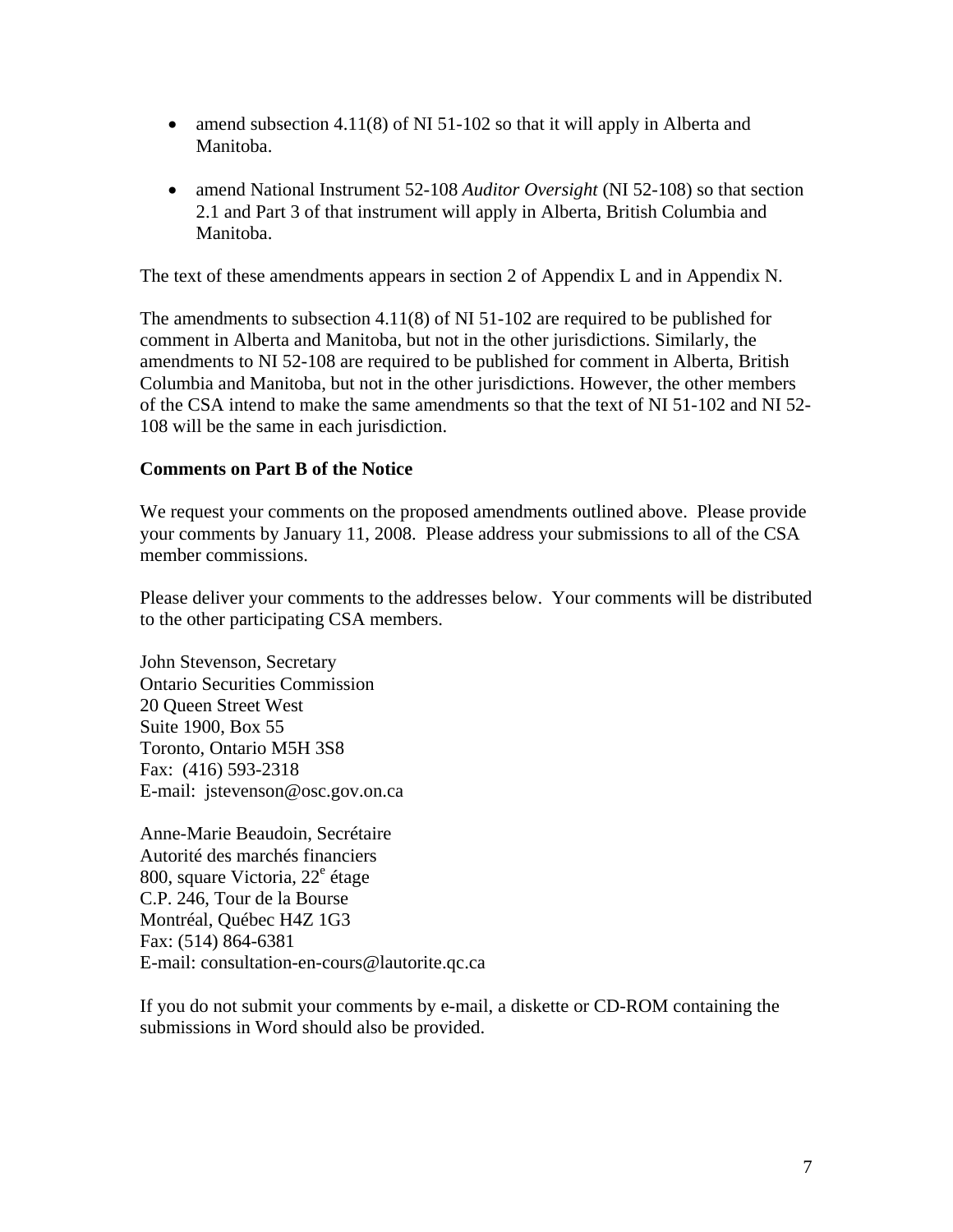We cannot keep submissions confidential because securities legislation in certain provinces requires that a summary of the written comments received during the comment period be published.

#### **Questions**

Please refer your questions to any of:

Michael Moretto Manager, Corporate Finance British Columbia Securities Commission (604) 899-6767 or (800) 373-6393 (if calling from B.C. or Alberta) mmoretto@bcsc.bc.ca

Ami Iaria Senior Legal Counsel, Corporate Finance British Columbia Securities Commission (604) 899-6867 or (800) 373-6393 (if calling from B.C. or Alberta) aiaria@bcsc.bc.ca

Blaine Young Associate Director, Corporate Finance Alberta Securities Commission (403) 297-4220 blaine.young@seccom.ab.ca

Charlotte Howdle Senior Securities Analyst, Corporate Finance Alberta Securities Commission (403) 297-2990 [charlotte.howdle@seccom.ab.ca](mailto:charlotte.howdle@seccom.ab.ca)

Ian McIntosh Deputy Director, Corporate Finance Saskatchewan Financial Services Commission - Securities Division (306) 787-5867 imcintosh@sfsc.gov.sk.ca

Bob Bouchard Director, Corporate Finance Manitoba Securities Commission (204) 945-2555 bob.bouchard@gov.mb.ca